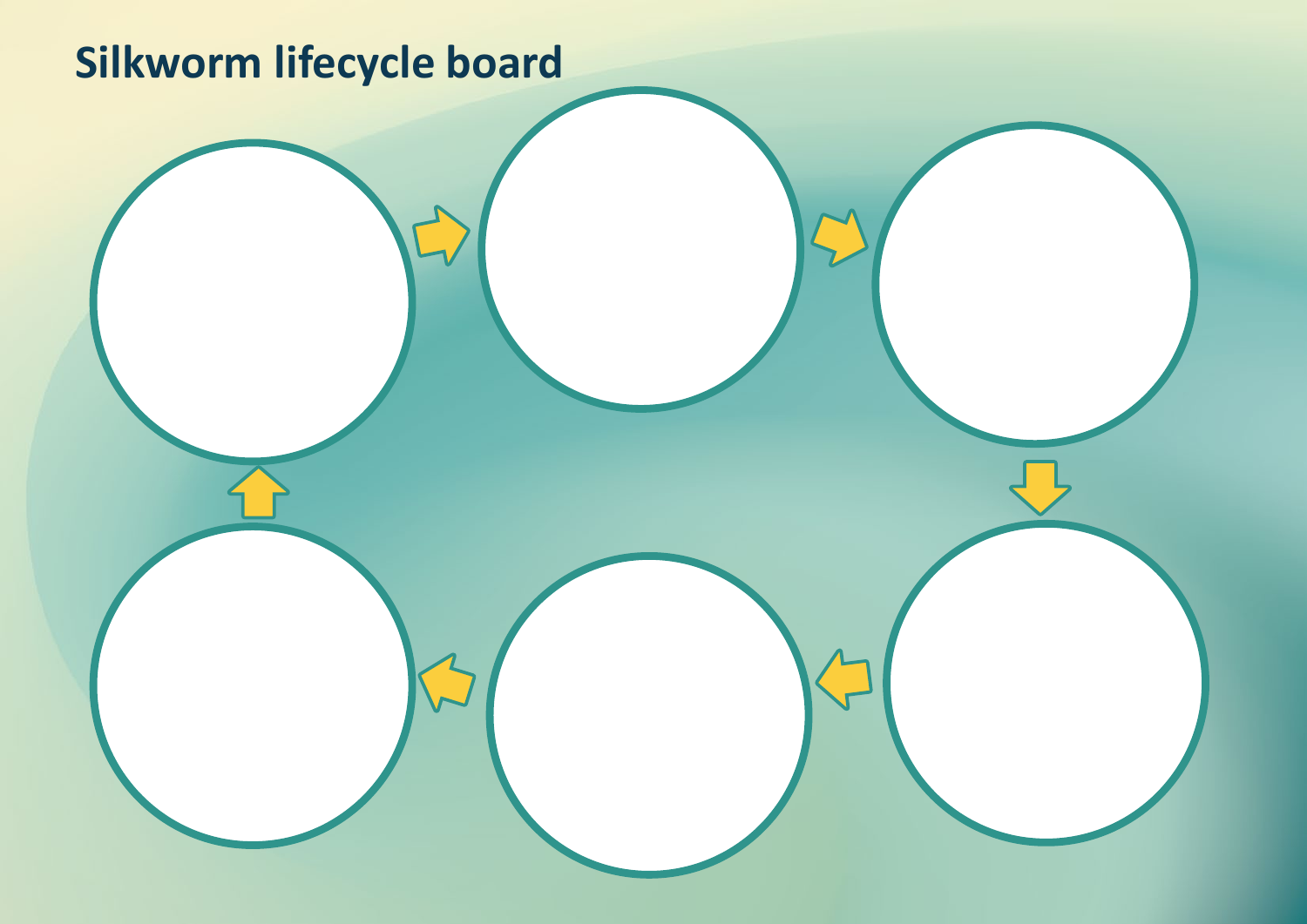#### **Silkworm lifecycle discs**



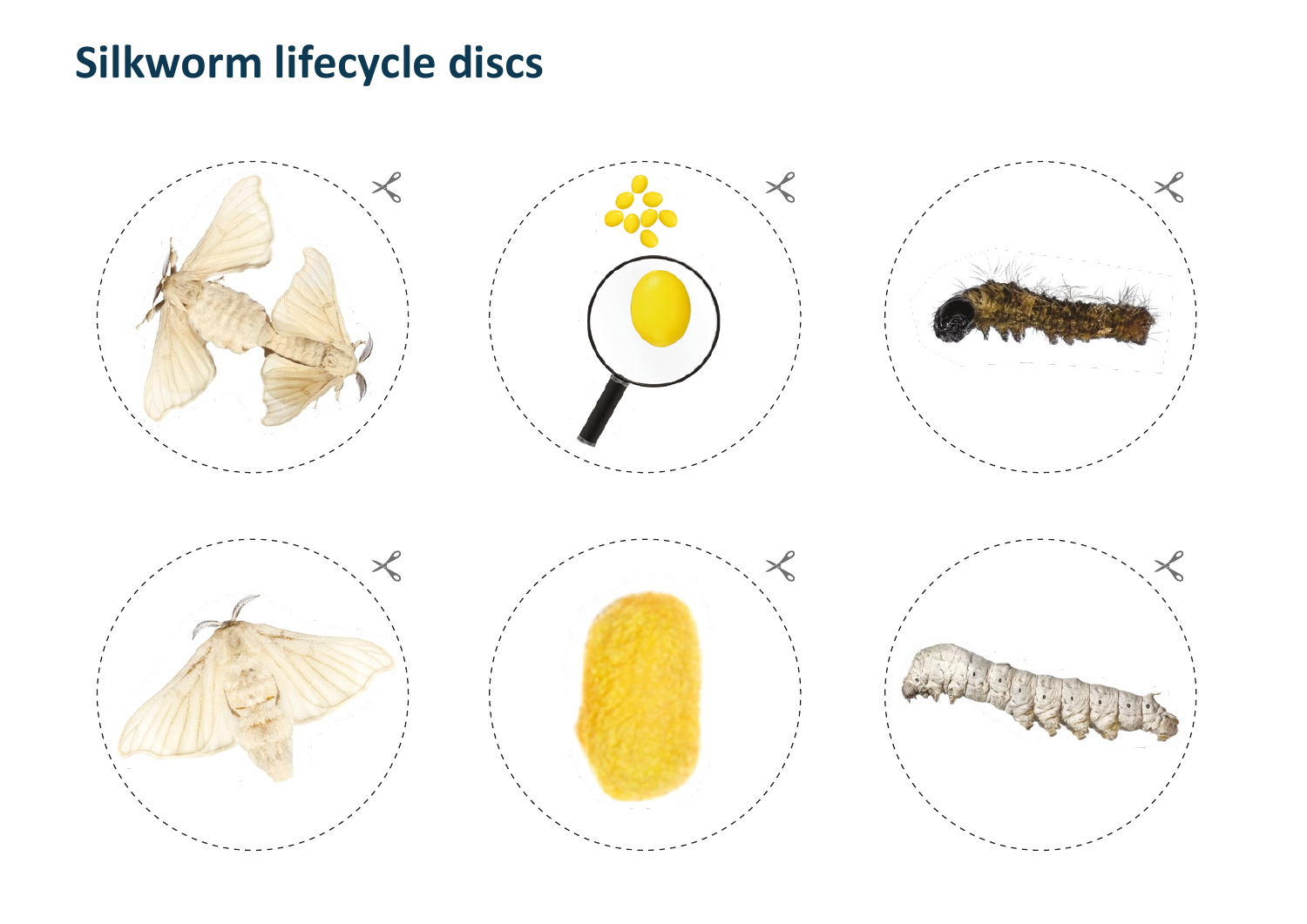# **Information Card 1- The silkworm**  Information Card 1- The silkworm

A silk worm is a moth c ā t erpill ar, the *B o mbyx m o ri.* The  $\mathsf{\bm{\mathsf{C}}}$ ā t erpill ar li ves on mulberry tre بە s and e ats th e le a ves コ  $\subseteq$ til it is read  $\blacktriangleright$ t o chan ge in t o a moth.

 $\breve{\vec{z}}$ worm s  $\geq$ بو დ  $\,>$ e th emselves in t o a  $\mathsf{\bm{\mathsf{C}}}$ o ب o on. The  $\mathsf{\bm{\mathsf{C}}}$ ā t erpill ar produces a stic k y liquid and this liquid s e t s in t o a sin gle long t hread th at wind s round and round th  $\mathsf \omega$  $\mathsf{\bm{\mathsf{C}}}$ ā terpill ت<br>ه

 $\equiv$ side the c ā t erpill ar is e<br>1  $\subseteq$ s formin ۵O t o a moth. The proces s is  $\mathsf{\bm{C}}$ alled me t amorpho sis.



# Information Card 2- Production of silk **Information Card 2- Production of silk**

The cocoons of the silkworm are collected and boiled so they can be unwound into long silk threads. The cocoons of the silkworm are collected and boiled so they can be unwound into long silk threads. Each cocoon has a single thread up to 1/2 mile long. Each cocoon has a single thread up to ½ mile long.

The threads of silk from the cocoons are washed, then woven together into cloth. The threads of silk from the cocoons are washed, then woven together into cloth.

Silk has been produced for about 4,000 years. This has led to the extinction of the silkworm in the wild but Silk has been produced for about 4,000 years. This has led to the extinction of the silkworm in the wild but it is farmed in captivity. it is farmed in captivity.



| caterpillar | máo mao chóng | 毛毛虫 |
|-------------|---------------|-----|
| moth        | ۰ω            | 輿   |
| silkworm    | cán é         | 倭寒  |



Wild silkworms all made yellow silk, to blend in with dead leaves. Over the years, the silkworm farmers Wild silkworms all made yellow silk, to blend in with dead leaves. Over the years, the silkworm farmers have bred the moths for whiter and whiter silk. The whiter the thread means it can be dyed any colour have bred the moths for whiter and whiter silk. The whiter the thread means it can be dyed any colour

## without having to bleach it first. without having to bleach it first.

| 桑树            | 树<br>蚕          | ⊀2<br>变       |
|---------------|-----------------|---------------|
| sāng shù      | cán jiǎn        | biàn tài      |
| mulberry tree | silkworm cocoon | metamorphosis |

#### **Us e f ul w ords:**

| 缥<br>钧     | 线      |
|------------|--------|
| sī chóu    | xiàn   |
| $\ddot{=}$ | thread |